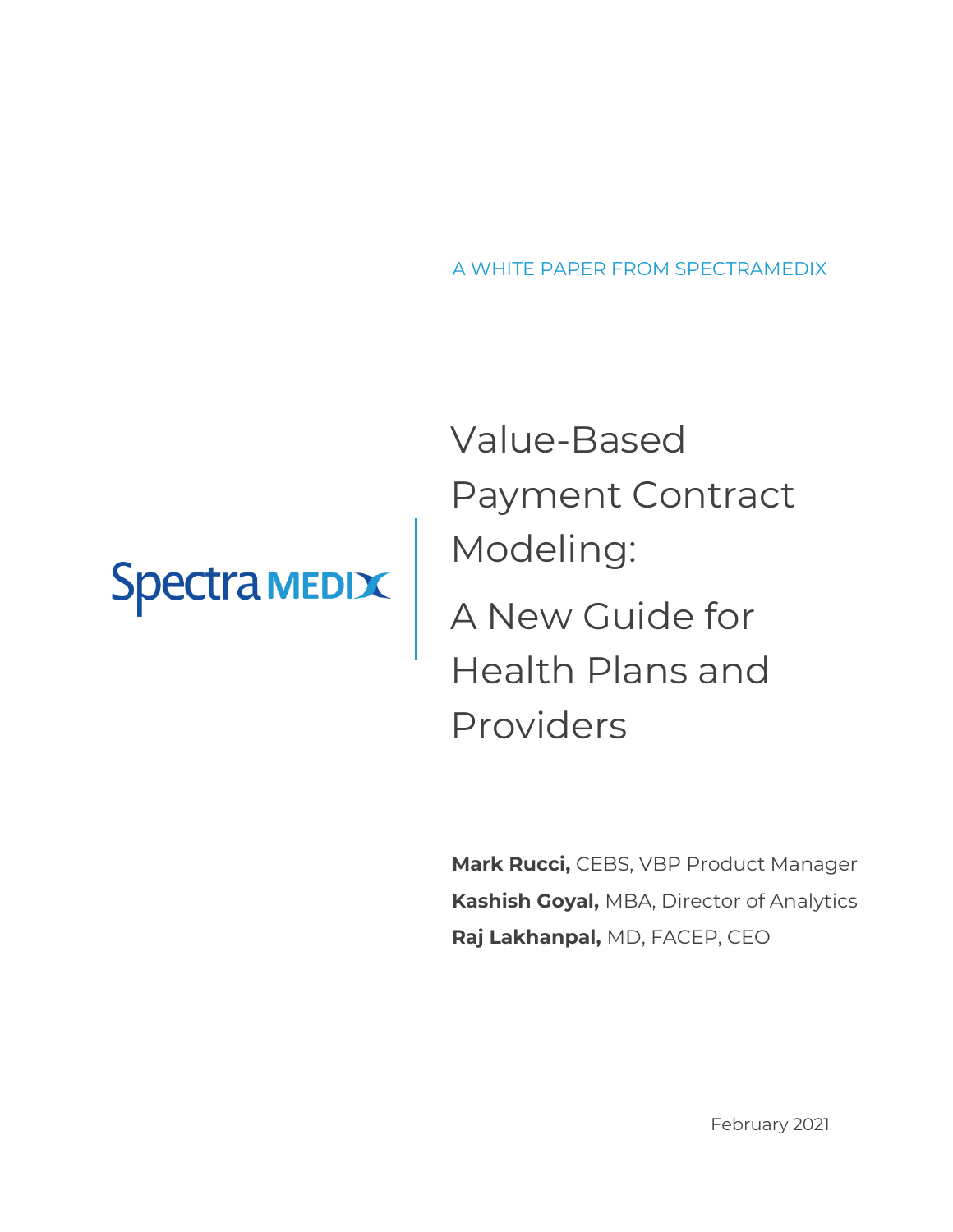# **Table of Contents**

| Achieving Structure, Simplicity, Consistency, and Transparency  |  |
|-----------------------------------------------------------------|--|
| Key Components Needed to Create Effective VBP Contract Models 9 |  |
|                                                                 |  |
|                                                                 |  |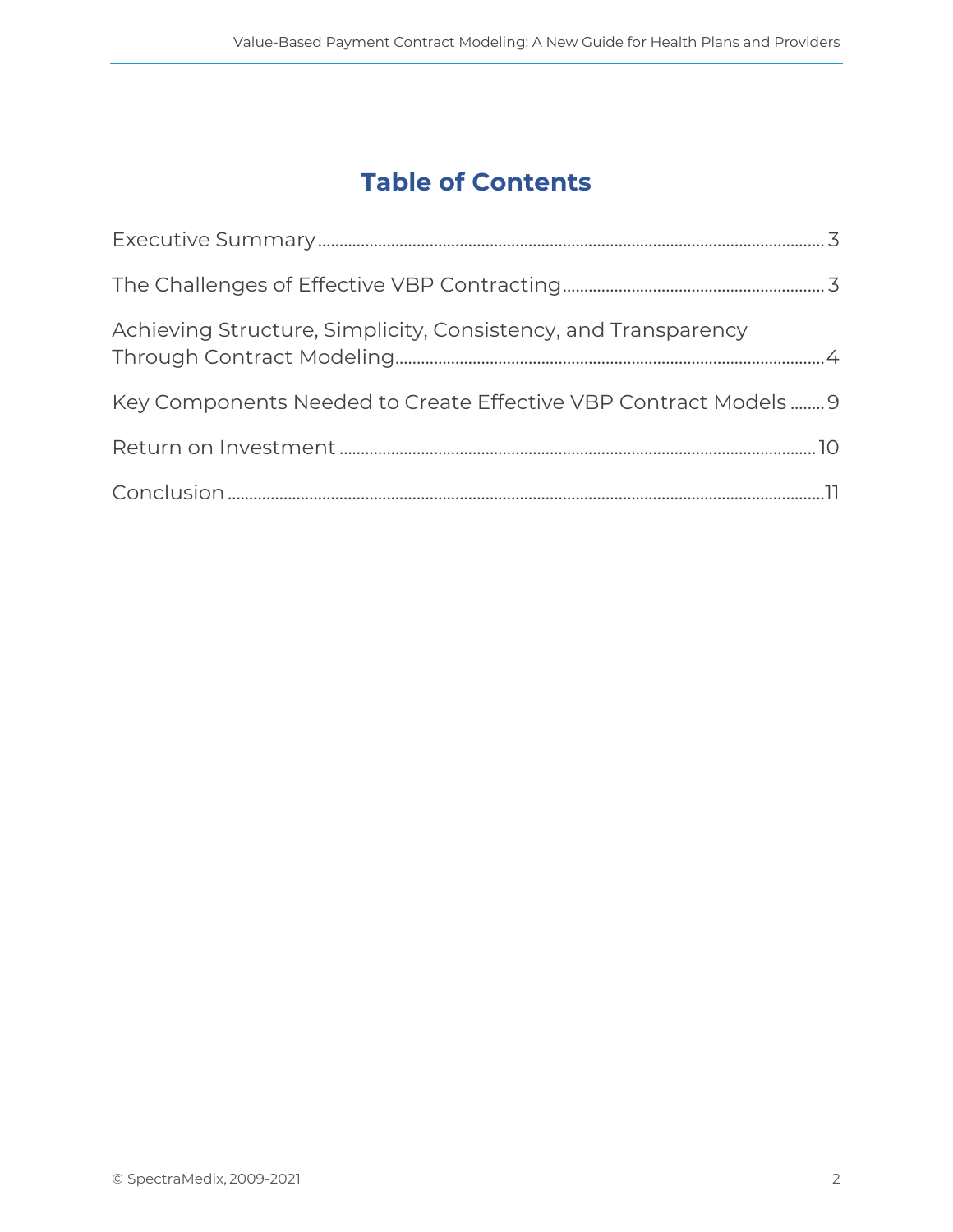### <span id="page-2-0"></span>**Executive Summary**

There is an increasing emphasis among health plans to implement more value-based payment (VBP) contracts, driven by the industry's overall shift from fee for service to VBP payment models. The COVID-19 outbreak and its impact on utilization and revenue has both thrown a curveball into the mix and heightened the urgency to move to VBP. Yet the majority of health plans struggle with the many variables that need to be taken into consideration to design and implement successful VBP contracts that improve quality and provide savings for both payers and providers. They also have to convince skeptical providers—including Accountable Care Organizations (ACOs), Independent Provider Organizations (IPAs), and other provider networks—that VBP contracts are designed to be mutually beneficial arrangements.

Successful VBP contract creation starts with contract modeling. A contract modeling solution needs to provide a collaborative environment that enables health plans to design and evaluate financial and quality performance scoring methodologies, risk assumption options, and other contract terms across their commercial, Medicare Advantage, and Medicaid lines of business—each of which have different drivers that impact contract variables and priorities. It should empower health plans to work with their provider networks to identify, evaluate, prioritize, and pull the "value levers" that impact utilization, cost, and quality, and identify opportunities for improvement. This includes the potential for health plans to create narrow networks or a high- performance network of providers.

This white paper presents key questions that both payers and providers should answer as they prepare for the disruptive process of adopting VBP contracts, and lays the foundation for creating mutually beneficial arrangements that lower costs, improve quality, and produce better outcomes. Over the course of the white paper, we utilize the capabilities of the SpectraMedix *VBP Contract Modeler* to illustrate how payers and providers can develop and implement contracts to achieve these objectives.

### <span id="page-2-1"></span>**The Challenges of Effective VBP Contracting**

Health plans are moving towards value-based payments (VBP), and in particular payerprovider VBP contracts. A 2018 survey of 120 commercial insurers found that nearly twothirds of their payments are tied to some kind of value-based arrangement, and that by 2021 they expect only 26% of their claims to be from fee-for-service<sup>i</sup> . It hasn't been a smooth process though. Both health plans and their providers across the industry wrestle with VBP contracts and how best to identify and address the many moving parts inherent in designing and implementing them. These challenges include, but are not limited to:

• Taking into consideration key variables such as market definition, costs, attribution, terms, and budget.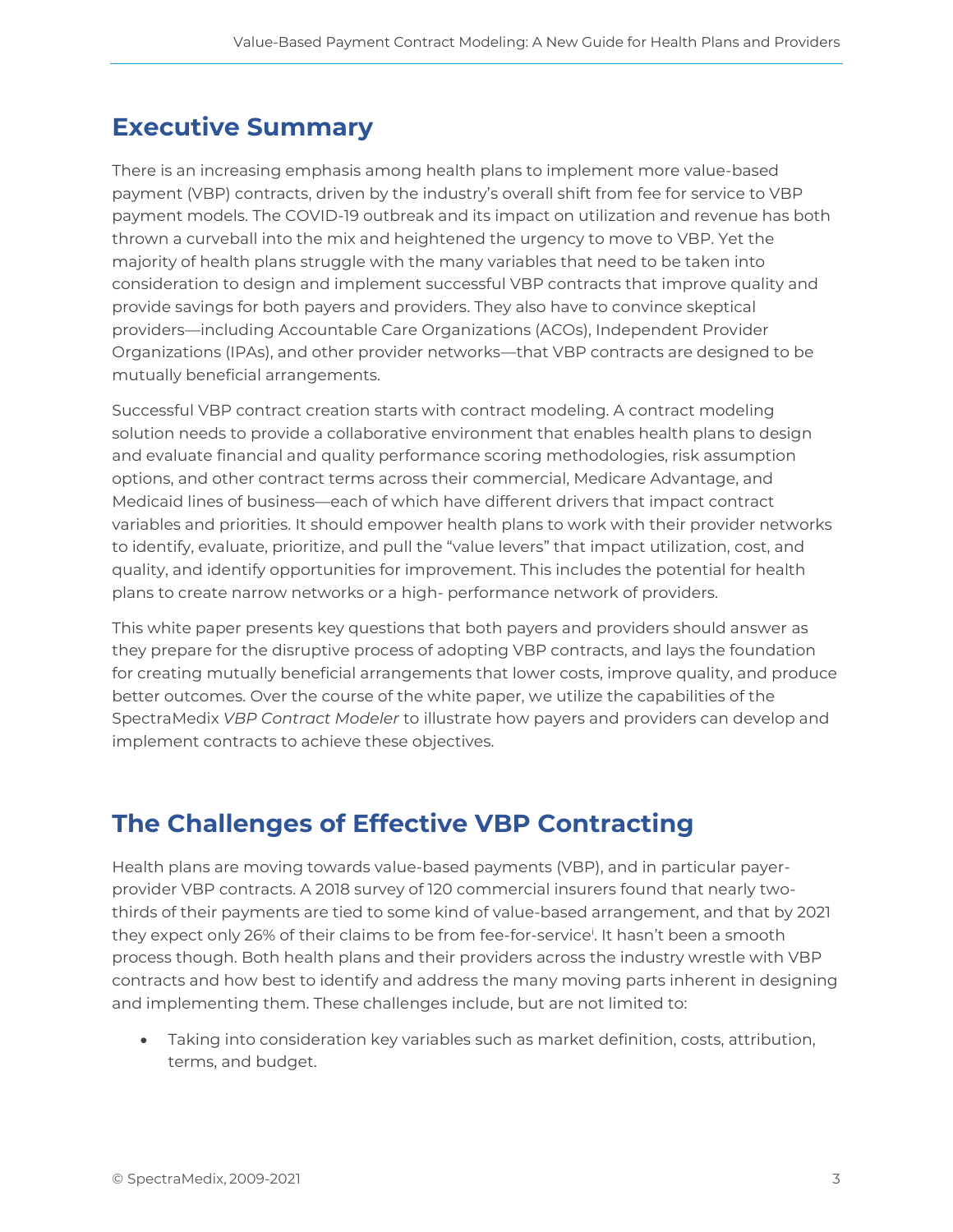- Identifying, evaluating, and prioritizing the value levers that can be pulled to have the biggest positive impact on outcomes and financial performance for payer and provider.
- Convincing skeptical providers that VBP contracts are designed to be mutually beneficial financial arrangements and result in success for both organizations.
- Creating high-performance networks, including determining a common measure set, quality benchmarks, cost benchmarks, and anchoring them to VBP contracts.
- Incorporating social determinants of health (SDOH) and behavioral health factors into contracts, and incorporating non-medical entities like community-based organizations into contracts.
- Getting providers comfortable with taking on more downside risk.
- Engaging specialists into your VBP programs.

Health plans need to decide what to support. Addressing these involves significant, sometimes overlapping, effort. Recognizing opportunities via analytics starts the journey; operationalizing the mechanics of reimbursement finishes the effort, with better patient outcomes as the overarching goal.

# <span id="page-3-0"></span>**Achieving Structure, Simplicity, Consistency, and Transparency Through Contract Modeling**

Strong VBP contracts are created, implemented, and managed through comprehensive modeling capabilities. Effective contract modeling gives the entire contracting process from negotiations to development to implementation to reconciliation—structure, simplicity, consistency, and transparency.

Contract modeling is also one of the most difficult components of developing VBP contracts. SpectraMedix recently conducted a poll of health plan executives and professionals asking what are the biggest obstacles they face implementing VBP contracts (they could select more than one response). Here are the results:



#### **What are the biggest obstacles you face implementing VBP contracts?**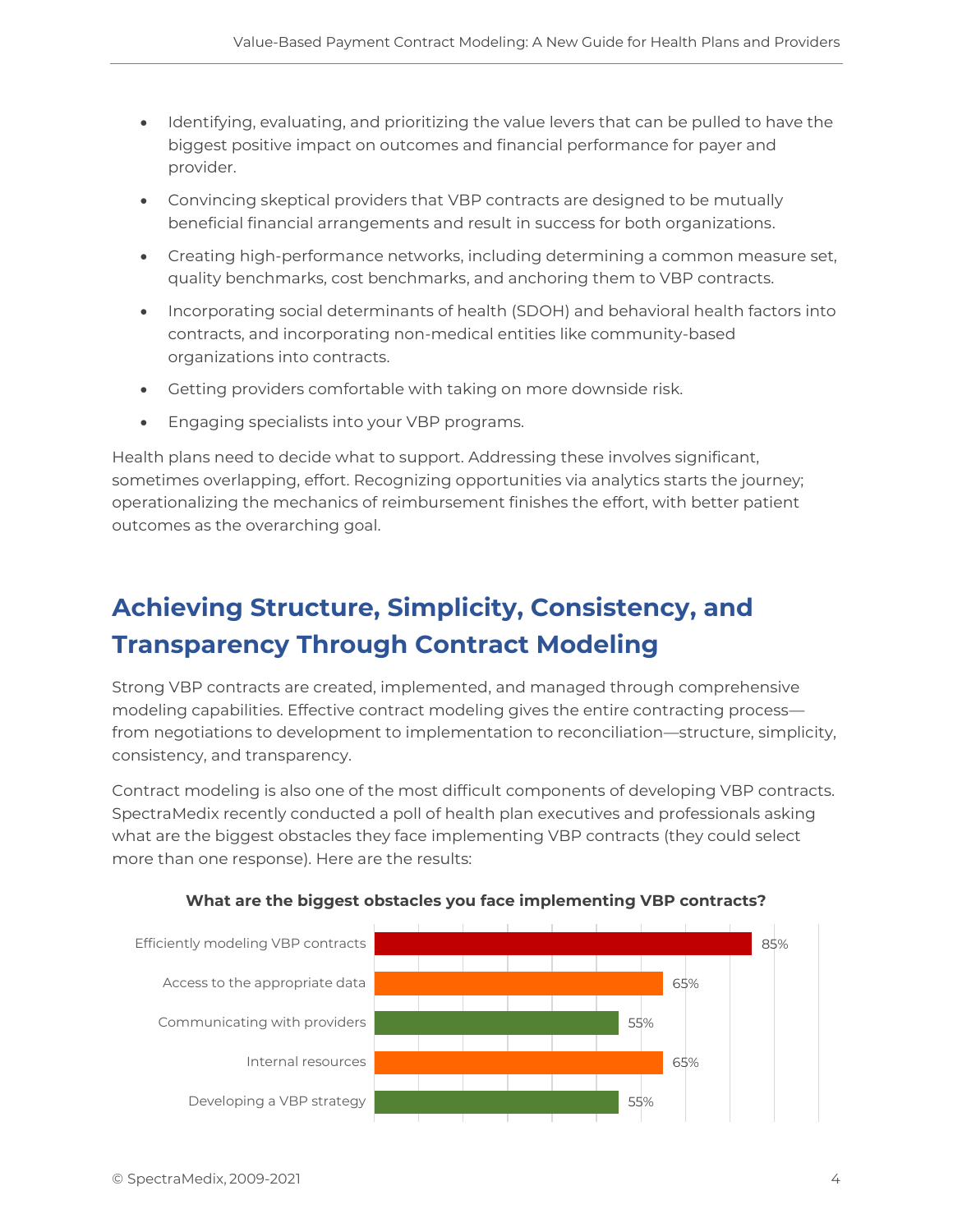Health plans need a formal **structure** for the VBP contract modeling process that makes it **simpler**, provides **consistency**, is **replicable**, and enables them to be **transparent** to providers.

So often contracts are modeled as one-offs, using excel or some other tool. Health plans need a VBP contract modeling tool and process that enables team members who are not sophisticated with VBP contracting to model a contract without specialized knowledge. Plans need to be able to do this before negotiations even happen so that they can decide what types of contracts and terms to offer their provider community. If plans are in direct negotiations, they need to run a pro forma analysis that follows the terms of the proposed contracts and uses the plan's own data to understand how that contract would work and what the providers' baseline performance is as they move forward. The tool and process should support Medicare Advantage, commercial, and Medicaid business lines across the entire spectrum of VBP types including shared risk and full capitation.

The SpectraMedix *VBP Contract Modeler* makes contract modeling for payers and their providers:

- 1. **Efficient**—Enables users to model a VBP contract in under an hour.
- 2. **Simple**—Provides the ability to model a VBP contract with limited external support (actuarial, medical economics, etc.).
- 3. **Accurate**—Delivers a proven methodology to model a VBP contract.
- 4. **Consistent**—Avoids the variability of manual modeling efforts.
- 5. **Permanent**—Provides for the storage of contract terms, both considered and implemented.
- 6. **Transparent**—Serves as a vehicle to share methods and assumptions with provider groups.
- 7. **Interoperable**—Shares data with SpectraMedix analytics and cohort manager solutions.
- 8. **Supportive**—Identifies viable provider candidates for expansion and growth efforts.

### **Common Contract Modeling Use Cases**

At the highest level, a VBP contract modeling tool allows a health plan to model and manage contract terms based on their historic data experience to estimate pre-contract, concurrent, and post-contract performance. Ideally, the entire exercise of modeling a contract can be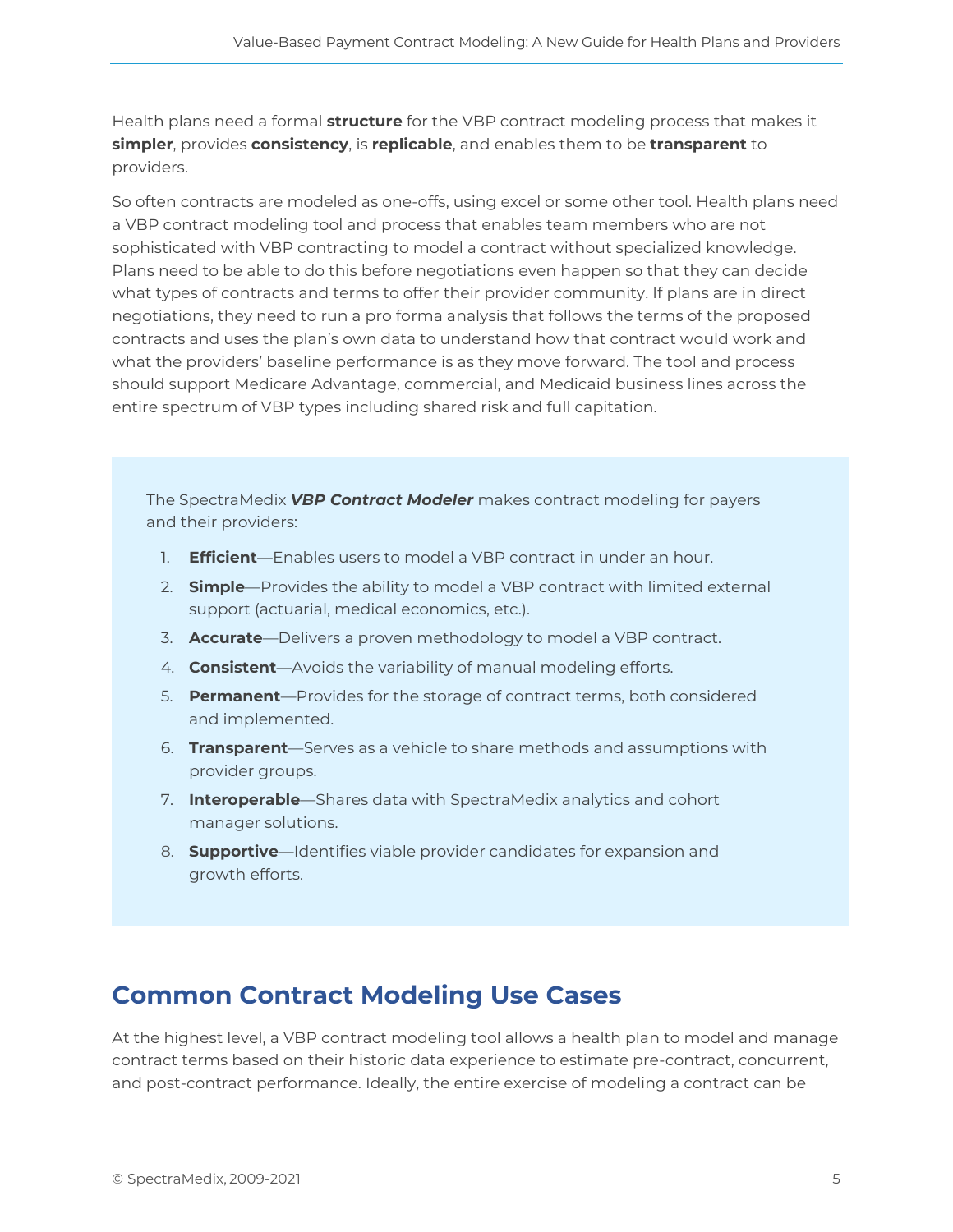performed in less than 30 minutes, thereby saving the plan significant resources in human capital.

Here are five common contract modeling use cases that most health plans face when developing and implementing VBP contracts. We utilize the capabilities of the SpectraMedix *VBP Contract Modeler*—an application designed to simplify the entire contracting process for payers and their providers—in each scenario to illustrate how the problem can be solved.

#### **Use Case 1: Creating Custom and Boilerplate Contracts**

- **Problem:** A health plan has contracts with multiple ACOs to negotiate and implement within a short period of time. It needs to be able to evaluate and develop a set of alternative contract terms that it can use to come up with both unique agreements to offer specific groups or to create standard (boilerplate) contracts.
- **Solution:** Using the market definition, cost, attribution, term development, and budget capabilities of the *VBP Contract Modeler*, the health plan is able to quickly model contract terms and scenarios to create customized contracts and standard templates. These models can be shared with providers, at the health plan's discretion, for input and collaboration by the network before final creation and execution.

#### **Use Case 2**: **Advancing to New Payment Models**

- **Problem:** A commercial health plan wants to advance an ACO from a PCMH to a shared savings arrangement. It ultimately plans to advance the ACO to a primary care capitation model. It also wants to add maternity episodes and carve out behavioral health and cancer.
- **Solution:** The *VBP Contract Modeler* offers health plans a comprehensive ability to model different payment models for its ACOs (or providers or IPAs). It can use the ACO's own data, and share the models as it deems appropriate thereby promoting collaboration and transparency.

#### **Use Case 3: Evaluating Value Levers**

- **Problem:** During the project year, a health plan needs to identify and communicate with a provider group which value levers driving VBP success will provide the greatest impact on performance within contact parameters. This will enable the provider group to address problem areas before year end results.
- **Solution:** The *VBP Contract Modeler* enables a health plan to analyze and track contract results on a quarterly basis or more frequently as required.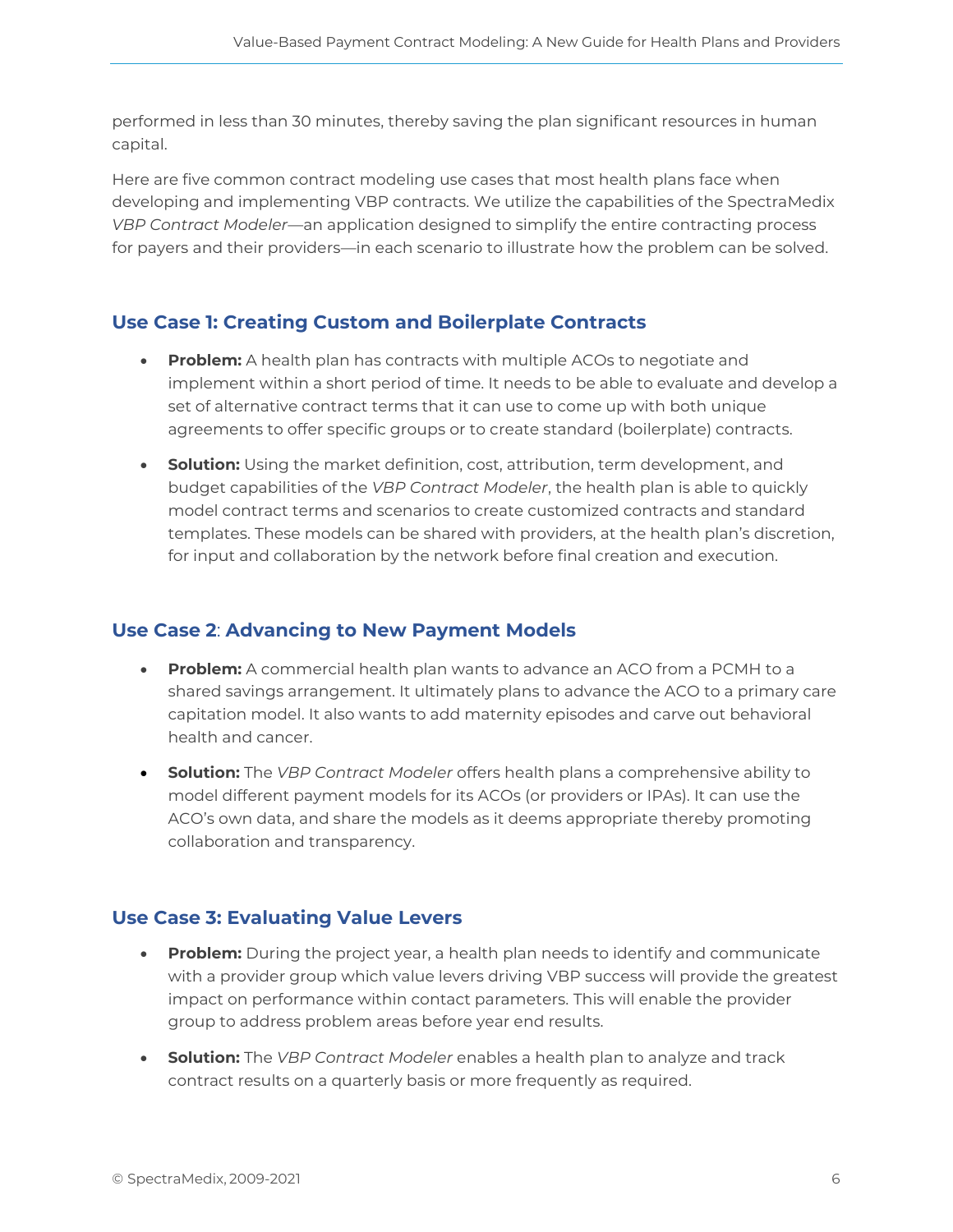#### **Use Case 4: Creating a High-Performance Network**

- **Problem:** A commercial health plan that manages more than five hundred-thousand lives in its geographic region wants to create a high-performance network of providers who consistently deliver both high quality and lower costs.
- **Solution:** Using the data collection, market definition, and budget capabilities of the *VBP Contract Modeler*, the plan can determine which quality measures and cost benchmarks to use, as well as evaluate and standardize risk across different needs.

#### **Use Case 5: The Health Plan Wants to Integrate SDOH into VBP Contracts**

- **Problem:** A managed Medicaid health plan wants to integrate social determinants of health into its VBP arrangements.
- **Solution:** Using the *VBP Contract Modeler*, the health plan is able to contract with community-based organizations (CBOs) and its provider network to include SDOH into its contracting.

#### **Use Case 6**: **Expanding to Additional Geographies or Adding TINS**

- **Problem:** An ACO wants to acquire additional TINS or expand to additional geographies.
- **Solution:** Since the health plan has the TIN's claims history, the ACO approaches the health plan to evaluate the impact of the TIN's past performance on their own financial performance.

# **Three Key Phases of the Contracting Process in Which VBP Contract Modeling is Critical**

#### **1. Contract Negotiations**

It's no secret negotiating a contract can be an arduous process. It's crucial for health plans to be able to explore various options based on historic performance and market benchmarks. This positions the plan to make strategic decisions around how to model different contract scenarios and what type of contract to offer (pay for performance, shared savings, or capitation).

A core component of this process is the ability to utilize a strategic approach to identify and analyze the value levers that have the greatest impact on quality and financial performance, model them, and then develop a collaborative plan with the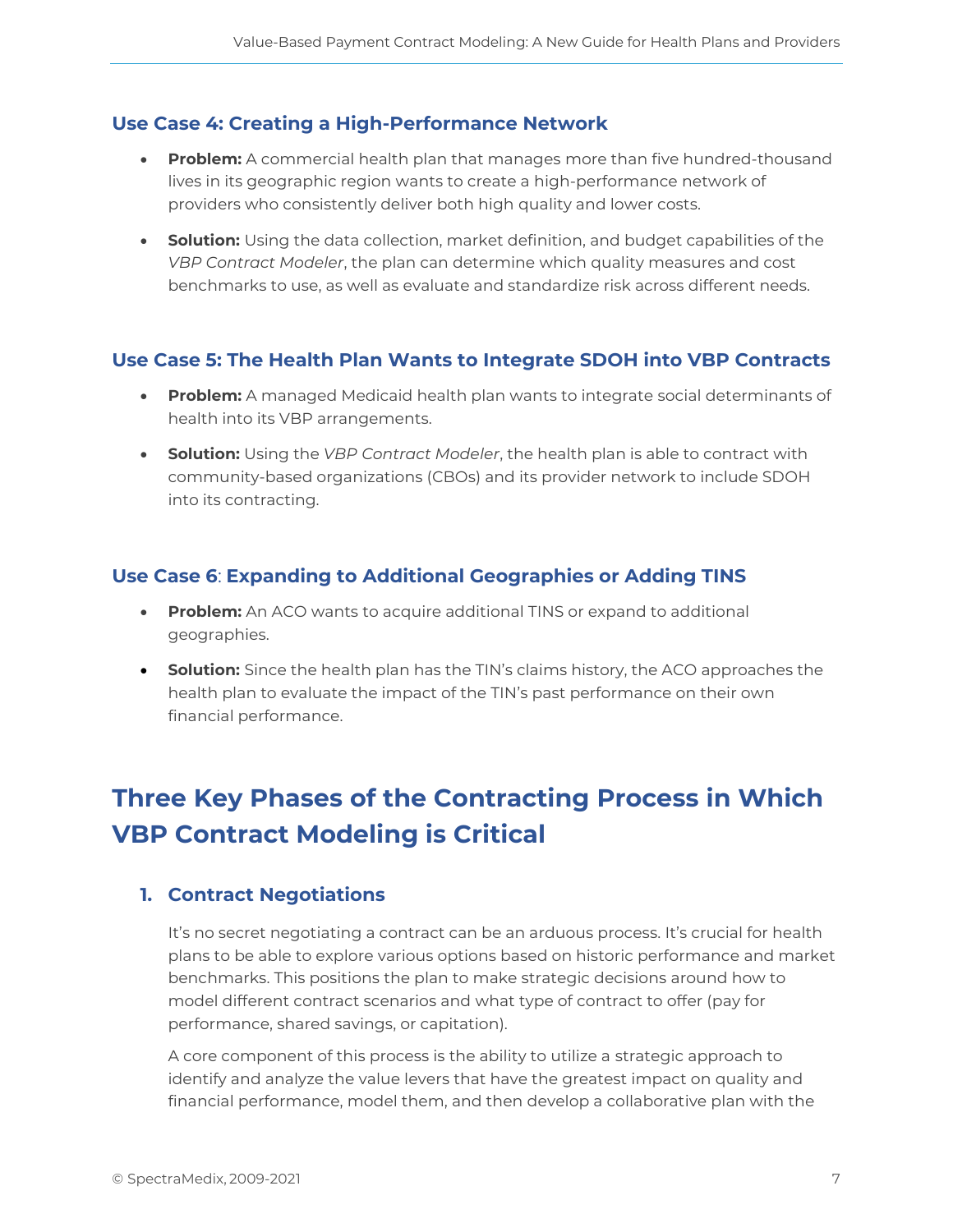provider to address them in the contract and manage them within contract parameters. Below are examples of key value levers and the reasons they impact contract performance:

- 1. **Avoidable emergency department (ED) expenses**—ED visits are expensive. Focusing on ways for patients to get care from a PCP instead of using the ED and helping patients that leave the ED get the right follow-up treatment can reduce costs and improve performance significantly.
- 2. **Preventable inpatient visits (admissions/readmissions)**—As with avoidable ED expenses, preventable inpatient visits waste money, resources, and time.
- 3. **Network leakage**—Health plans and providers can lose hundreds of millions a year, much of which is avoidable, from patients going outside of network. Payers and their providers need to work together to make sure that patients have access to all levels of care services within network, and use their network.
- 4. **Increasing the use of generic drugs**—Providers can reduce costs significantly by prescribing less costly alternative generic medications. For example, using generic drugs instead of their brand-name equivalents could have saved the Medicare Part D program approximately \$3 billion in 2016, according to data from HHS.<sup>ii</sup>
- 5. **Medication non-adherence**—Medication non-adherence results in up to 125,000 deaths and \$290 billion in medical costs annually.<sup>iii</sup>
- 6. **Quality driven metrics**—Hundreds of quality measure variables, such as annual visit completion rate, are used for tracking quality performance in value-based care arrangements, from the individual physician level up to health plans.
- 7. **Risk adjustment improvement**—The HCC risk adjustment model is used to calculate risk scores to predict costs. More than 50 percent of a plan's revenue comes from captured HCC codes, and more than 30 percent of HCC codes do not pass the CMS validation process.<sup>iv</sup>
- 8. **Skilled nursing facility (SNF) expenses**—The yearly average cost of skilled nursing care is \$85,776 per year for a semi-private room and \$97,452 per year for a private room. In-home care averages \$59,040 annually.<sup>v</sup>
- 9. **Addressing SDOH in VBP Contracts**—Researchers estimate that SDOH issues influence 80 to 90 percent of patient outcomes.<sup>vi</sup>

### **2. Contract Tracking (Performance Monitoring During Life of the Contract)**

A systematic and technology-driven approach to VBP contract modeling enables health plans and providers to track performance on a regular basis. The value levers can be tracked quarterly and both parties can explore opportunities for improvement.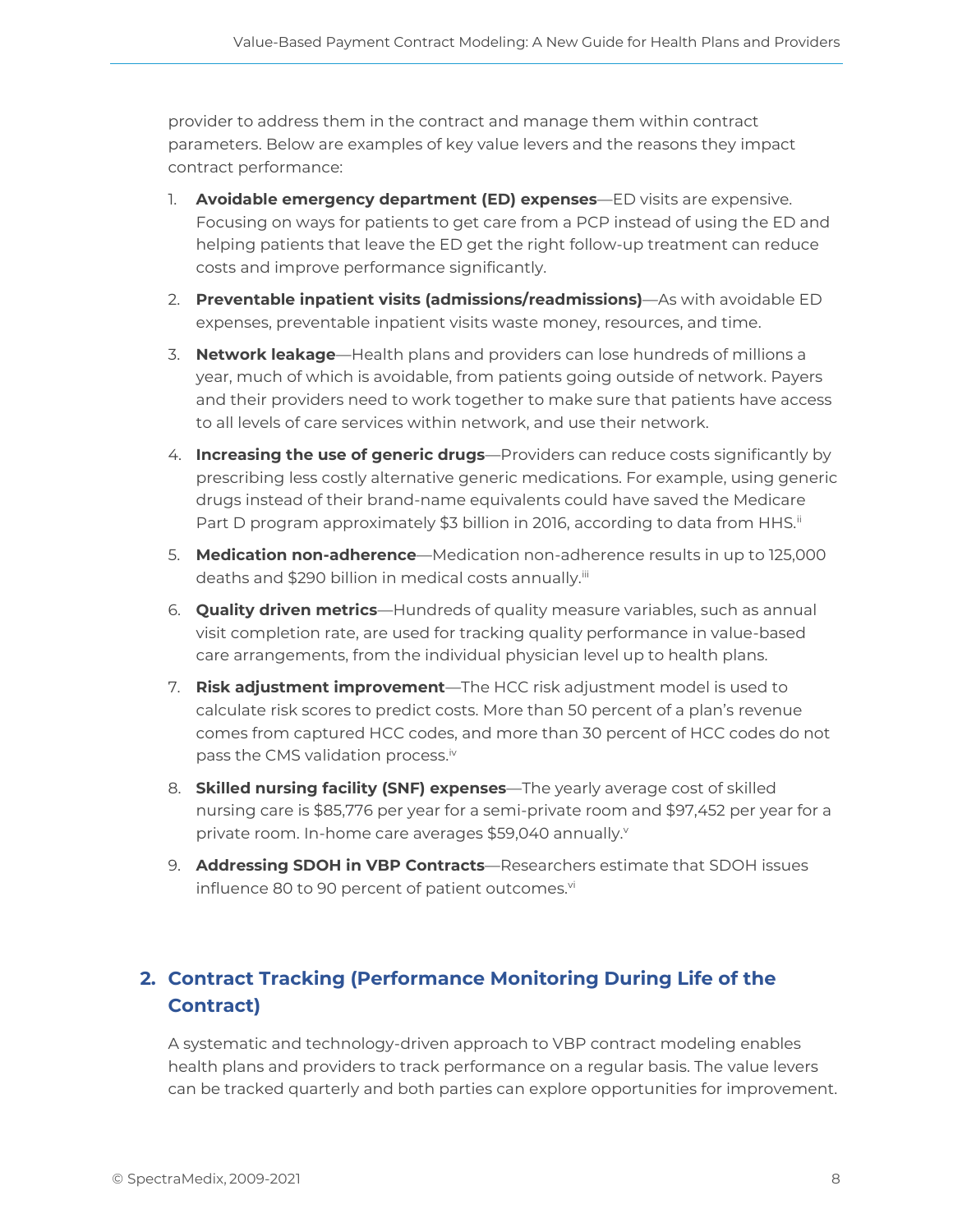At mid-contract, if health plans are not seeing expected results, there is time to course-correct. Quarterly reconciliation of the contract will also enable both parties to course correct as needed.

#### **3. Contract Settlement**

The health plan can use the model to do final reconciliation and settle the contract. For provider groups, the health plan might produce a reconciliation report. Provider groups can check their numbers against the health plan's reconciliation reports and distribute incentives to group members.

*Note: The VBP Contract Modeler, supplemented by our comprehensive analytics suite, enables payers to tie together financial and quality performance across value levers to support contract strategy and analysis. The ability to identify and target value levers also assists in the development of a corporate standard for terms being offered to the market.*

## <span id="page-8-0"></span>**Key Components Needed to Create Effective VBP Contract Models**

To be successful in VBP contracting, health plans must be able to leverage modern technology designed to develop and support the complexities of contract modeling across all stakeholders. Our partnership with our clients enables us to continually refine and customize the SpectraMedix *VBP Contract Modeler* to address the needs of health plans and their providers. The following key components enable the *VBP Contract Modeler* to deliver value to health plans:

**Market Definition:** The *VBP Contract Modeler* lets health plans define their market and their business line. It enables them to model quality-based incentives, shared savings, and primary care capitation contracts in commercial, Medicare (including Medicare Advantage), and Medicaid lines of business. They can model total cost of care or medical loss ratio (MLR) contracts.

**Provider Group Definition:** Plans can define providers by entering TINs into the contract modeler and defining those physicians as a group, thus providing the ability to isolate their performance.

**Attribution Engine:** The *VBP Contract Modeler* has a built-in attribution engine that attributes members to specific providers. It can also use attribution provided by the health plan.

**Quality Measures Library:** The *VBP Contract Modeler* has a built-in library of clinical quality measures with national benchmarks (HEDIS, MIPS, eCQMs) that enable health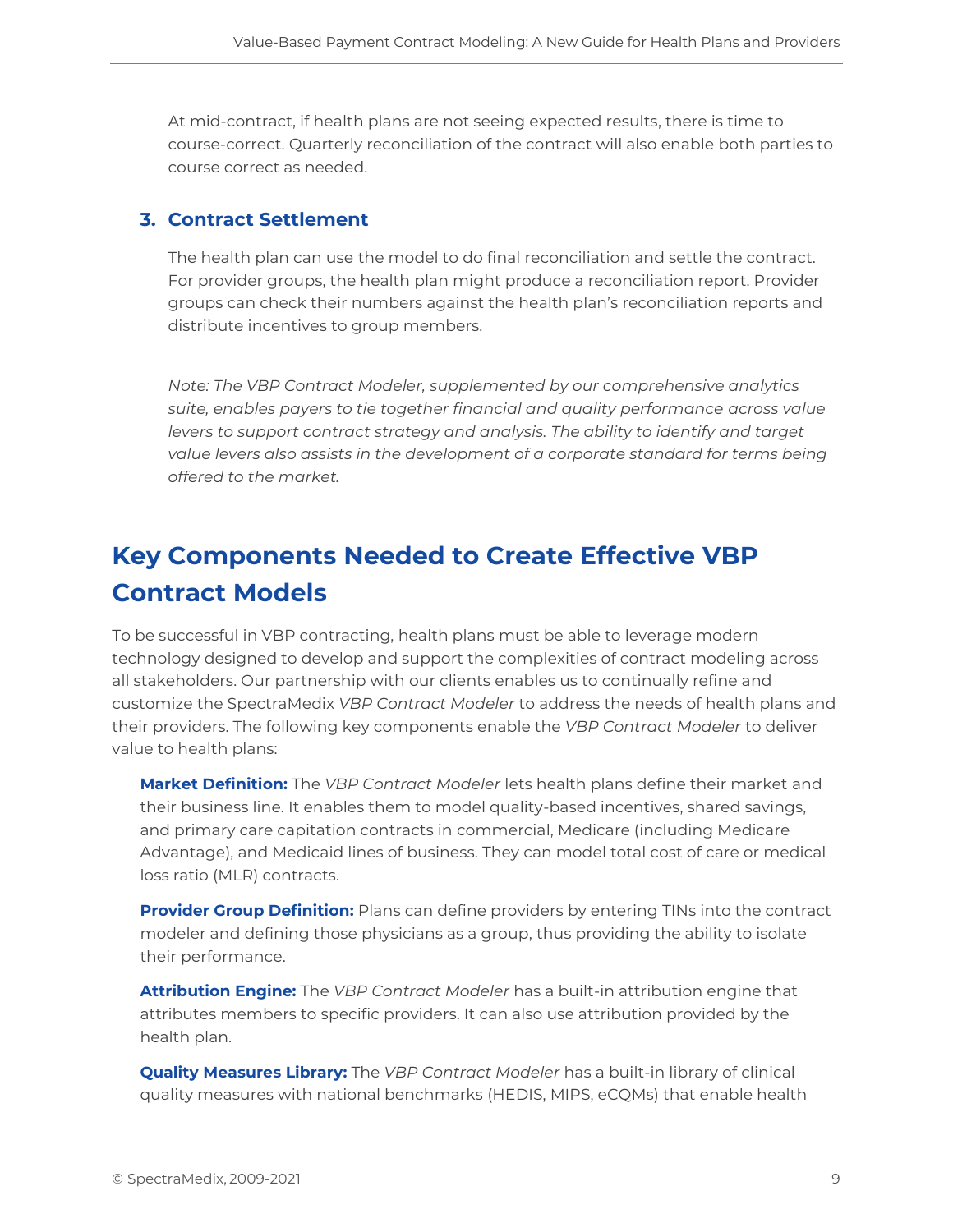plans to select appropriate measures for their network. These can also be leveraged to build high- performance networks.

**SDOH Integration Engine:** The SDOH Engine enables health plans to integrate SDOH contracts with CBOs and providers into their VBP arrangements.

**Evaluating Value Drivers on a Quarterly Basis:** By leveraging the *VBP Contract Modeler,* complemented by our analytics suite, health plans can evaluate value drivers on a quarterly basis based on budget and other predetermined benchmarks.

**Building High-Performance Networks:** By leveraging the integrated capabilities of the *VBP Contract Modeler* and VBP analytics, health plans are able to build highperformance networks.

**Modeling VBP Contract Execution and Payout:** The *VBP Contract Modeler* is highly configurable and enables the health plan to reconcile against the budget, and facilitate payments within the provider network.

**Adaptability and Flexibility:** VBP arrangements are continuously evolving. The *VBP Contract Modeler* is regularly updated and configured to serve existing and changing requirements.

### <span id="page-9-0"></span>**Return on Investment**

SpectraMedix has developed a return on investment (ROI) model for its *VBP Contract Modeler*. ROI can be provided based on specific use cases requested by the health plan. The ROI model developed by SpectraMedix addresses the following components:

- **Human Capital:** Allowing actuaries to be more efficient and avoiding the cost of actuarial consultants.
- **Bad Contract Prevention:** The ability to compare multiple complex contracts at a per member per month (PMPM) or MLR cost and determine the optimal contract.
- **Provider Contract Reconciliation:** Cost savings analysis sensitized for value levers including quality performance evaluation.
- **Provider Merger Model:** The ability to determine if a newly added or disposed TIN would be accretive to a provider network. This also includes geographic expansion by the health plan or the ACO.

Although a payer's ROI will be different depending on the size of each plan, SpectraMedix has priced its product to receive a baseline ROI of 2.0x - 3.0x from just a human capital component. The other components create significant ROI upside. We are happy to work with plans to walk them through our ROI calculations.